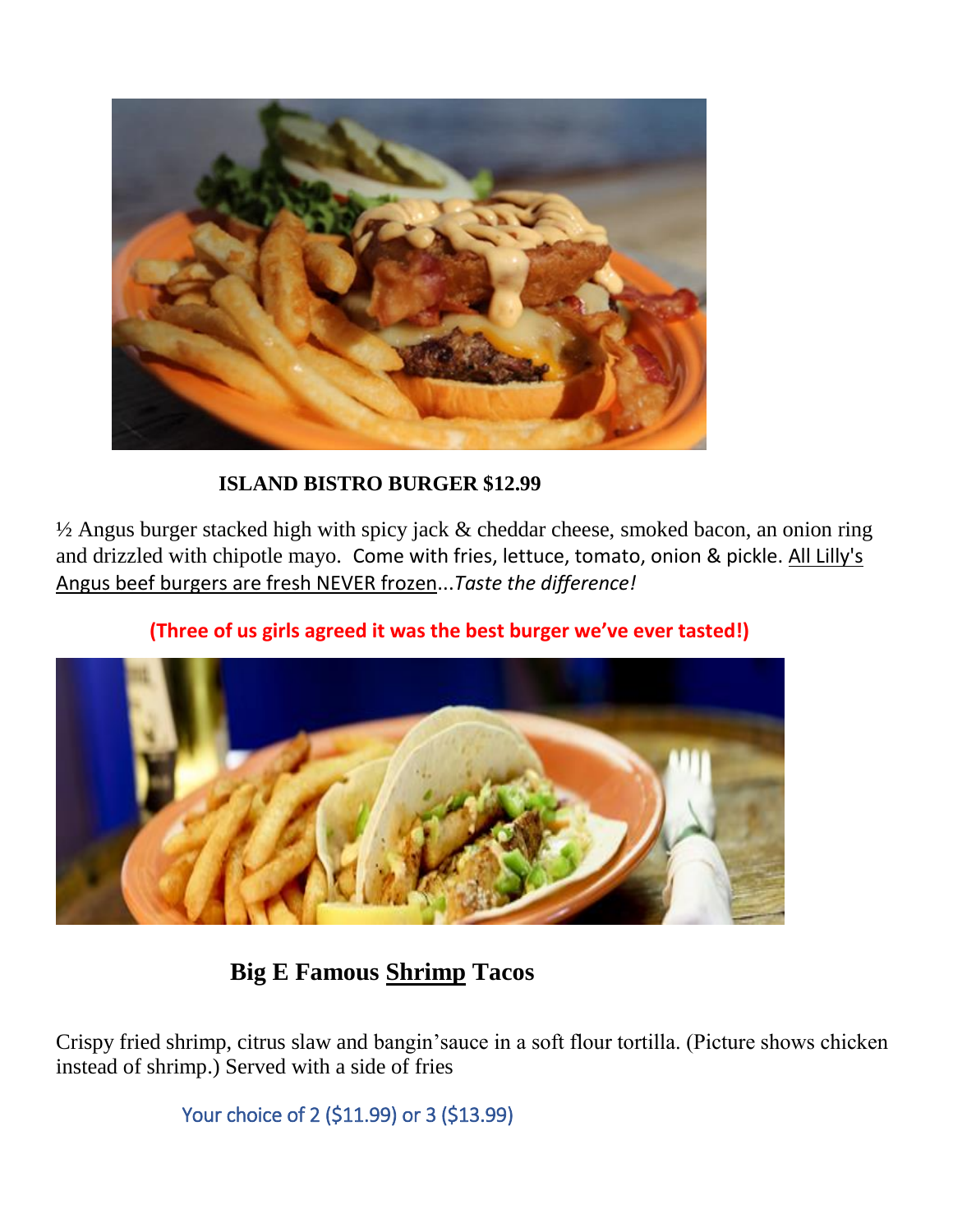

 **Vegetable Quesadillas - \$10.99**

**Served with house made pico de gallo, shredded lettuce and sour cream on the side**



 **ISLAND COMBO BASKET \$16.99**

4 butterfly coconut shrimp and 4 strips of Wild caught Mahi, lightly breaded and fried served with homemade tartar sauce and our signature Orange Marmalade Sauce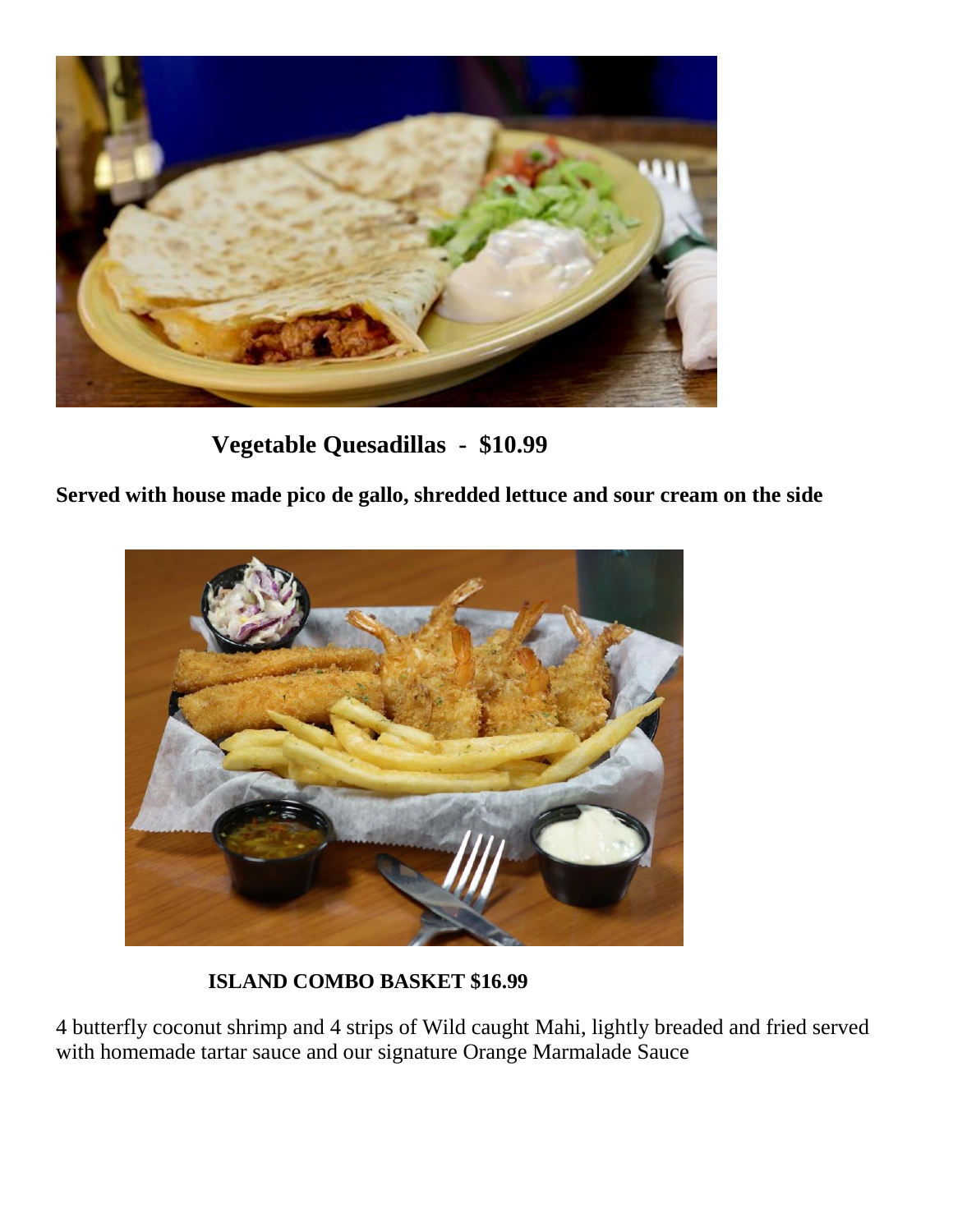

 **FRIED—not grilled--CHICKEN SANDWICH \$12.99**

**Served fried, drizzled with chipotle mayo.** Comes with fries, lettuce, tomato, onion & pickle.



## **Grilled Chicken Wrap \$12.99**

 **(no picture provided, but likely similar to the one shown above)**

Served with chipotle mayo and french fries.